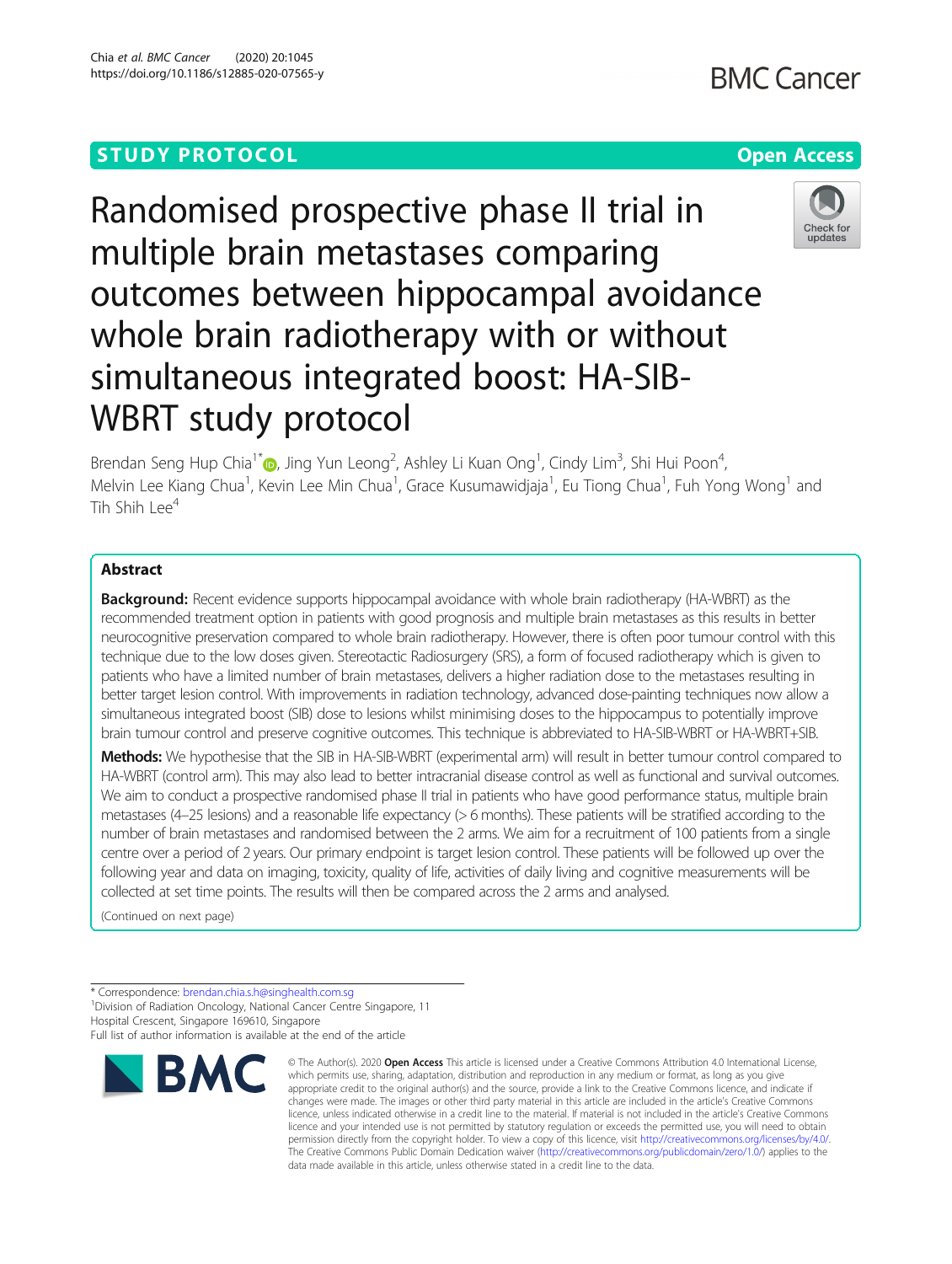#### (Continued from previous page)

Discussion: Patients with brain metastases are living longer. Maintaining functional independence and intracranial disease control is thus increasingly important. Improving radiotherapy treatment techniques could provide better control and survival outcomes whilst maintaining quality of life, cognition and functional capacity. This trial will assess the benefits and possible toxicities of giving a SIB to HA-WBRT.

**Trial registration:** [Clinicaltrials.gov](http://clinicaltrials.gov) identifier: [NCT04452084.](https://clinicaltrials.gov/ct2/show/NCT04452084) Date of registration 30th June 2020.

Keywords: Whole brain radiotherapy, Hippocampal-avoidance whole brain radiotherapy, Brain metastases, Study protocol

# Introduction

# Background

The management of brain metastases presents a significant challenge in oncology. Whole brain radiation therapy (WBRT) is widely given to improve neurological symptoms, stop brain metastasis progression and possibly prolong survival. Unfortunately, neurocognitive functional decline is reported in a significant number of patients who undergo WBRT at rates of 31–57% at 3 months and 48–89% at 1 year [[1\]](#page-7-0).

The hippocampus plays a key role in learning, memory and cognitive function  $[2-4]$  $[2-4]$  $[2-4]$  $[2-4]$  $[2-4]$ . The significance of hippocampi radiation in clinical studies is emerging. Gondi et al. showed that a dose of > 7.3Gy to at least 40% of the hippocampus resulted in a significant decline in delayed recall in adult brain cancer patients [[5\]](#page-8-0).

A recent phase 3 trial, NRG-CC001, randomised 518 patients to Hippocampal avoidance-WBRT (HA-WBRT) against standard WBRT. Cognitive endpoints were measured using a test battery of Hopkins Verbal Learning Test-Revised (HVLT-R), Controlled Oral Word Association, and Trail Making Test (TMT) Part A & B. At a median follow-up for alive patients of 7.9 months, a significant reduction in cognitive failure risk was noted (HR, 0.76;  $P = 0.03$ ) in the HA-WBRT arm. This difference was most significant in the 4-month TMT Part B scores and the 6-month HVLT-R score. The median overall survival (OS) and progression free survival (PFS) did not differ and there was no increase in hippocampal relapses. However notably, OS and PFS in the HA-WBRT arm were poor at 6.3 months and 5.0 months respectively [\[6](#page-8-0)].

This trial introduced HA-WBRT as a new standard option in patients with multiple brain metastases and good prognosis. However, some clinicians would still favour the use of Stereotactic Radiosurgery (SRS) over HA-WBRT in patients with low volume brain metastases. The reasons could possibly be better cognitive sparing or tumoral control due to the higher ablative doses used in SRS. Several trials are underway comparing the use of HA-WBRT against SRS ([Clini](http://clinicaltrials.gov)[calTrials.gov](http://clinicaltrials.gov) identifier: NCT03550391, NCT03075072 and NCT04277403).

#### Rationale

In the landmark RTOG 95–08 trial which compared an SRS boost vs. no boost in patients undergoing WBRT, the patients in the boost arm had improved local control rates, better functional autonomy and reduced steroid need with few toxicities [[7](#page-8-0)]. OS was also improved in some patients [[8,](#page-8-0) [9\]](#page-8-0). With current dose-painting radiotherapy planning techniques, we are now able to deliver a simultaneous integrated boost (SIB) dose to the lesions while giving HA-WBRT, a technique abbreviated as HA-SIB-WBRT or HA-WBRT+SIB.

Several single-arm prospective studies looked at the use of WBRT+SIB or HA-SIB-WBRT in variable patient cohorts with SIB doses of 40–52.5Gy in 10–15 fractions [[10](#page-8-0)–[15](#page-8-0)]. The reported intracranial PFS was noted to be as high as 13.5 months with few ≥Grade 3 toxicities (≤6.5%), making it a potentially viable option. In a propensity score-matched comparison against WBRT, Popp et al. reported significantly improved local tumour control rates, intracranial PFS, reduction in neurological deaths and even better OS [[12](#page-8-0)]. This has led the group to continue to a phase II HIPPORAD Trial comparing HA-WBRT+SIB against WBRT+SIB (German Clinical Trials Registry: DRKS00004598) [\[16](#page-8-0)].

Given that brain metastases are being detected earlier and better systemic options have extended the survival in many patients, the need to maintain functional independence and brain disease control is increasingly important. In the management of brain metastases, there is still an unmet need for patients with good prognoses but are unable to receive SRS to have better intracranial disease control over the new standard of HA-WBRT. It is thus important to assess if the addition of a SIB will improve the outcomes of HA-WBRT.

To our knowledge, there is no prospective trial underway comparing HA-SIB-WBRT against HA-WBRT. We thus aim to test if there is a clinical benefit for the additional SIB in HA-WBRT. In preparation for this trial, we performed a planning study to test the feasibility of dosimetric targets set for HA-SIB-WBRT in 5 patients with different tumour numbers, volumes and locations as well as experimented with various treatment planning techniques [\[17](#page-8-0)]. From this, we were then confident in our ability to proceed with our study.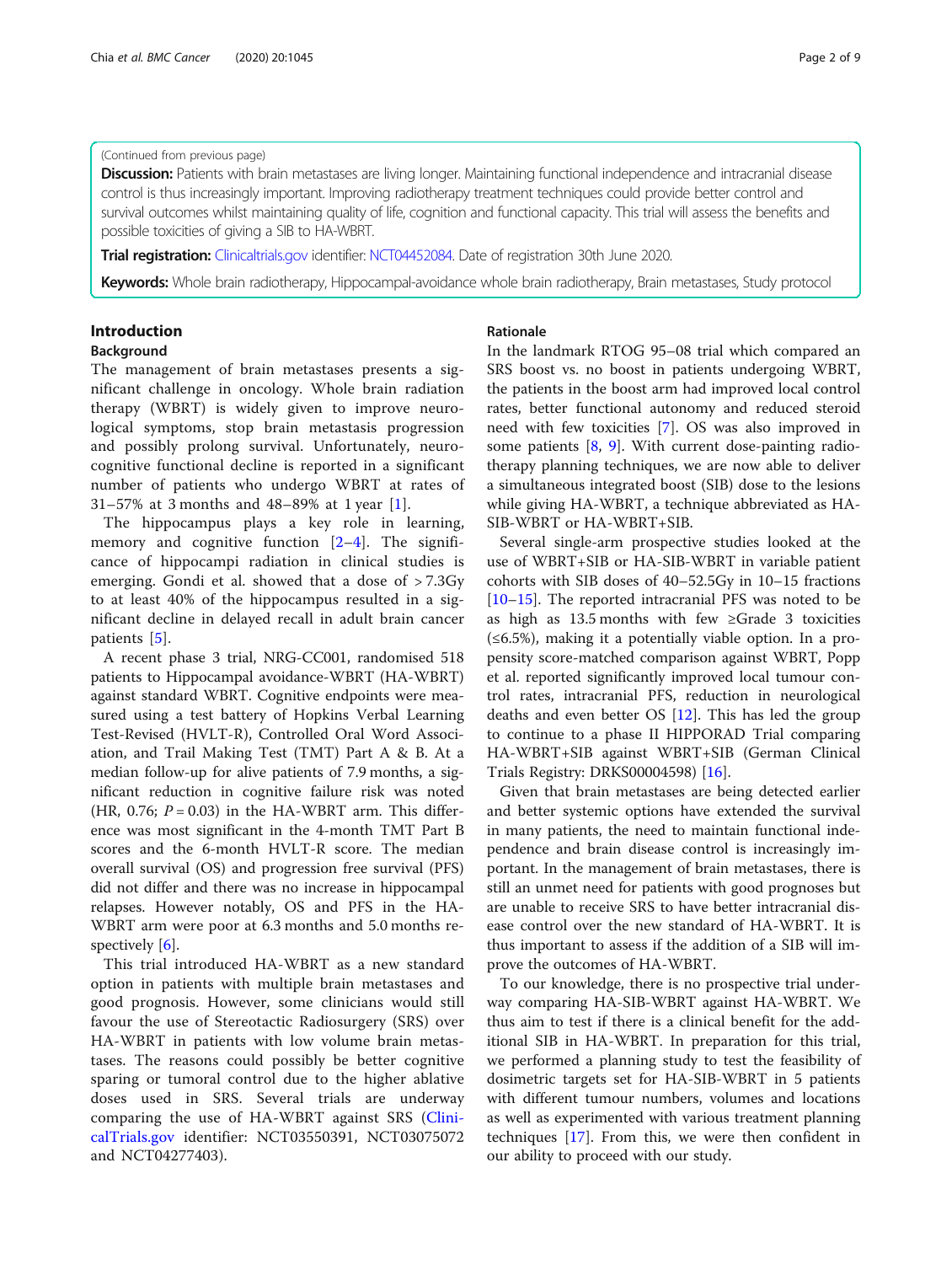We hypothesise that HA-SIB-WBRT will be able to increase both target tumour and intracranial disease control compared with HA-WBRT alone. This, therefore, has the potential to impact on survival outcomes whilst maintaining cognitive function and quality of life.

# **Objectives**

The purpose of the study is to assess the impact that adding SIB to standard of care treatment (HA-WBRT) has on local control, survival outcomes, cognition and other patient reported outcome measures (PROMs).

# Study design

This study will be conducted as a single centre prospective randomised phase II trial in patients with multiple brain metastases and good prognosis (> 6 months). The patients will be compared between the 2 arms: HA-WBRT (control) vs. HA-SIB-WBRT (experimental). The target recruitment is 100 patients over 2 years.

# Methods: participants, interventions and outcomes

# Study setting

The trial will be conducted at the National Cancer Centre Singapore, which is the largest cancer centre in the country. The study workflow is depicted in Fig. 1.

# Eligibility criteria

Participants will be recruited if they meet the criteria set out in Table [1](#page-3-0) below.

# Interventions

The control arm in this study is HA-WBRT. This will be given 30Gy in 10 fractions.

The experimental procedure is HA-SIB-WBRT. 40- 45Gy in 10 fractions will be used for the SIB boost depending on the location of the lesion. 45Gy was selected as it has a similar biological effective dose (BED 65.2Gy;  $\alpha/\beta$  = 10) to the 21Gy SRS dose. 40Gy (EQD2 60Gy;  $\alpha$ /  $\beta$  = 2) was selected for tumours within/ close to organs at risk (OARs) to meet the recommended dose limits of common OARs. Any post-operative cavity will be contoured using consensus guidelines [\[18](#page-8-0)]. The cavity will be given a boost of 40Gy due to the high risk of microscopic residual disease and tumour seeding. Any gross residual tumour should be boosted to 45Gy. Further radiotherapy dose guidance is described in Table [2.](#page-4-0)

Patients whose plans are unable to meet the recommended constraints will not be eligible for the trial and will be dropped out and undergo WBRT or HA-WBRT as standard of care treatment. Patients can also voluntarily or involuntarily drop-out of the trial at any time after enrolment. These patients will not be replaced. The reason for drop-out must be recorded.

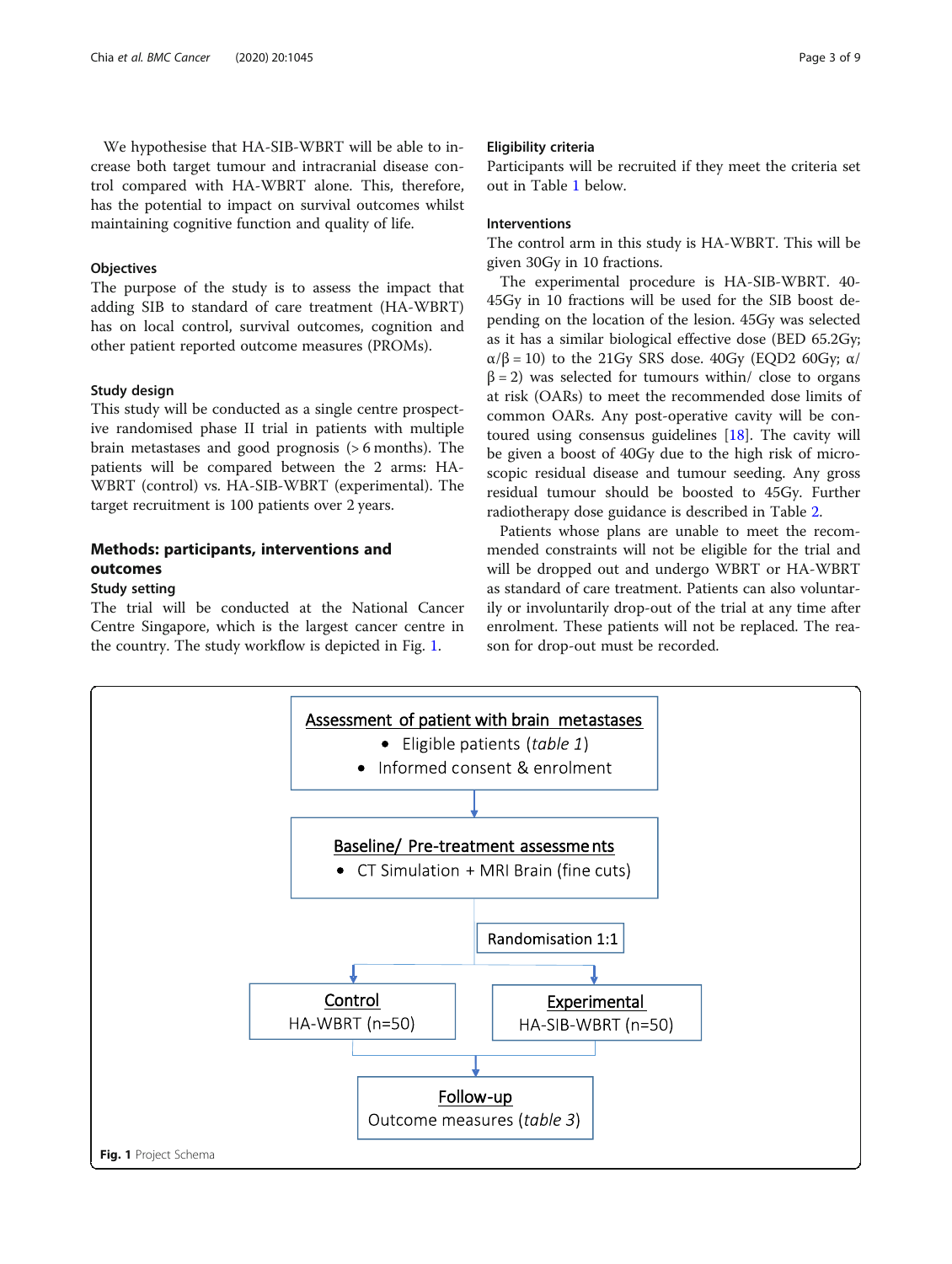# <span id="page-3-0"></span>Table 1 Eligibility Criteria

| <b>Inclusion Criteria</b>                                                                                                                                                                                                                                                                                                                                                                                                                                                                                                                                                                                                                                                                                                                                                                                                                                                                                                                    | <b>Exclusion Criteria</b>                                                                                                                                                                                                                                                                                                                                                                                                                                                                                                                                                                                                                                                                                                                                                                                                                                                                                    |
|----------------------------------------------------------------------------------------------------------------------------------------------------------------------------------------------------------------------------------------------------------------------------------------------------------------------------------------------------------------------------------------------------------------------------------------------------------------------------------------------------------------------------------------------------------------------------------------------------------------------------------------------------------------------------------------------------------------------------------------------------------------------------------------------------------------------------------------------------------------------------------------------------------------------------------------------|--------------------------------------------------------------------------------------------------------------------------------------------------------------------------------------------------------------------------------------------------------------------------------------------------------------------------------------------------------------------------------------------------------------------------------------------------------------------------------------------------------------------------------------------------------------------------------------------------------------------------------------------------------------------------------------------------------------------------------------------------------------------------------------------------------------------------------------------------------------------------------------------------------------|
| • 21-80 years old patients<br>· Radiological confirmed brain metastases (4-25 lesions)<br>• Histologically proven malignancy<br>• ECOG performance status ≤2<br>• Maximum lesion or cavity size <5 cm<br>o For patients with large $(23 \text{ cm})$ lesions, a neurosurgical consult is<br>recommended due to the increased risk of cerebral oedema<br>o If brain surgery or other invasive procedures are performed, the<br>treatment should begin at least 2-weeks post-procedure<br>• Life expectancy of at least 6 months<br>• Negative serum pregnancy test within 14 days prior to registration for<br>women of childbearing potential<br>• Women of childbearing potential and male participants who are sexually<br>active must agree to use a medically effective means of birth control<br>throughout protocol treatment<br>• Not suitable for or does not want SRS<br>• Agrees to be randomised to either HA-WBRT or HA-SIB-WBRT | • Prior whole brain radiotherapy.<br>o Prior SRS is not an exclusion. Details of treatment must be recorded.<br>• Diffuse leptomeningeal disease<br>• Extensive extracranial disease, not controlled by systemic treatment<br>• Major medical or psychiatric illness, which in the investigator's<br>opinion would interfere with the completion of therapy and follow<br>up<br>· Dementia, ongoing psychotic episodes or moderate-severe depres-<br>sion (PHQ-9).<br>• Recent stroke in the past 3 months<br>• Symptomatic brain metastases limiting ADLs<br>• Rapid progression of brain lesion<br>• Patients unable to give informed consent<br>• Total tumour planning target volume (PTV) > 60 cc<br>· Radiological evidence of hydrocephalus<br>• Contraindication to Gadolinium contrast-enhanced MRI brain<br>• Patients with diagnoses of small cell carcinoma, lymphoma or primary<br>brain tumour |

All treatment plans in the experimental arm will be reviewed and approved at the weekly Neuro-radiation oncology team audits prior to the start of treatment. Immobilisation will be performed in all patients. Daily image verification by image-guided radiotherapy is required.

All concomitant treatments should be documented. The use of concurrent cytotoxic systemic treatments is not allowed as this could cause additional or unexpected neuro-toxicities. If the participant is on systemic treatments, a treatment break of at least 7 days for immunotherapy or chemotherapy and 3 days for targeted therapy is recommended before and after radiotherapy. Interruptions should be discussed with the patient's prescribing medical oncologist.

The use of dexamethasone during radiotherapy is not mandatory but is recommended for use if the patient with symptomatic brain metastases, significant cerebral oedema, large tumours or posterior cranial fossa lesions. The concurrent use of memantine for cognitive protection is recommended but not mandated.

# Outcomes and timeline Primary endpoint

• Target lesion control ▪ Response to treated lesions will be rated based on RANO-Criteria [[19](#page-8-0)] or RECIST 1.1-Criteria.

#### Secondary endpoints

- Intracranial Progression
	- Target lesion or distal brain lesion
	- Symptomatic or asymptomatic brain lesion
	- PFS
	- OS
		- Neurological or non-neurological death

▪ Cancer or non-cancer related death

- Cognitive Function
	- HVLT-R (immediate recall, delayed recall, and total recall)

▪ Colour Trail Test (CTT) – a language-free version of the TMT

- Ouality of Life  $(OoL)$ ▪ Functional Assessment of Cancer Therapy with Brain Subscale (FACT-BR)
	- Euro QOL 5 Dimension 5 Level (EQ-5D-5L)
- Activities of Daily Living (ADL) ▪ Barthel Index of ADLs
- Toxicity

▪ Scored using Common Terminology Criteria for Adverse Events (CTCAE) ver5.0 criteria

▪ Presence of radiation necrosis (asymptomatic or symptomatic)

All time points will be taken from the time of randomisation to event. If response assessment of the target lesion(s) is uncertain or equivocal, this should be reassessed by a multi-disciplinary team for clarification. When needed, this may be followed up with advanced imaging or histology.

Cognitive function, ADL and QoL will be assessed using patient-directed questionnaires that have been validated, available in local languages and used in the trials mentioned earlier for ease of comparison. These tests are optional but encouraged for all patients and will be conducted by a trained physician or clinical research associate at specified time points (Table [3\)](#page-5-0). The total duration of the combined test is estimated to be 30 min. In the analysis of cognitive function, ADL and QoL, each patient will serve as his/her own control. The test results at each follow-up (post-treatment) time point will be compared to the baseline (pre-treatment) test result.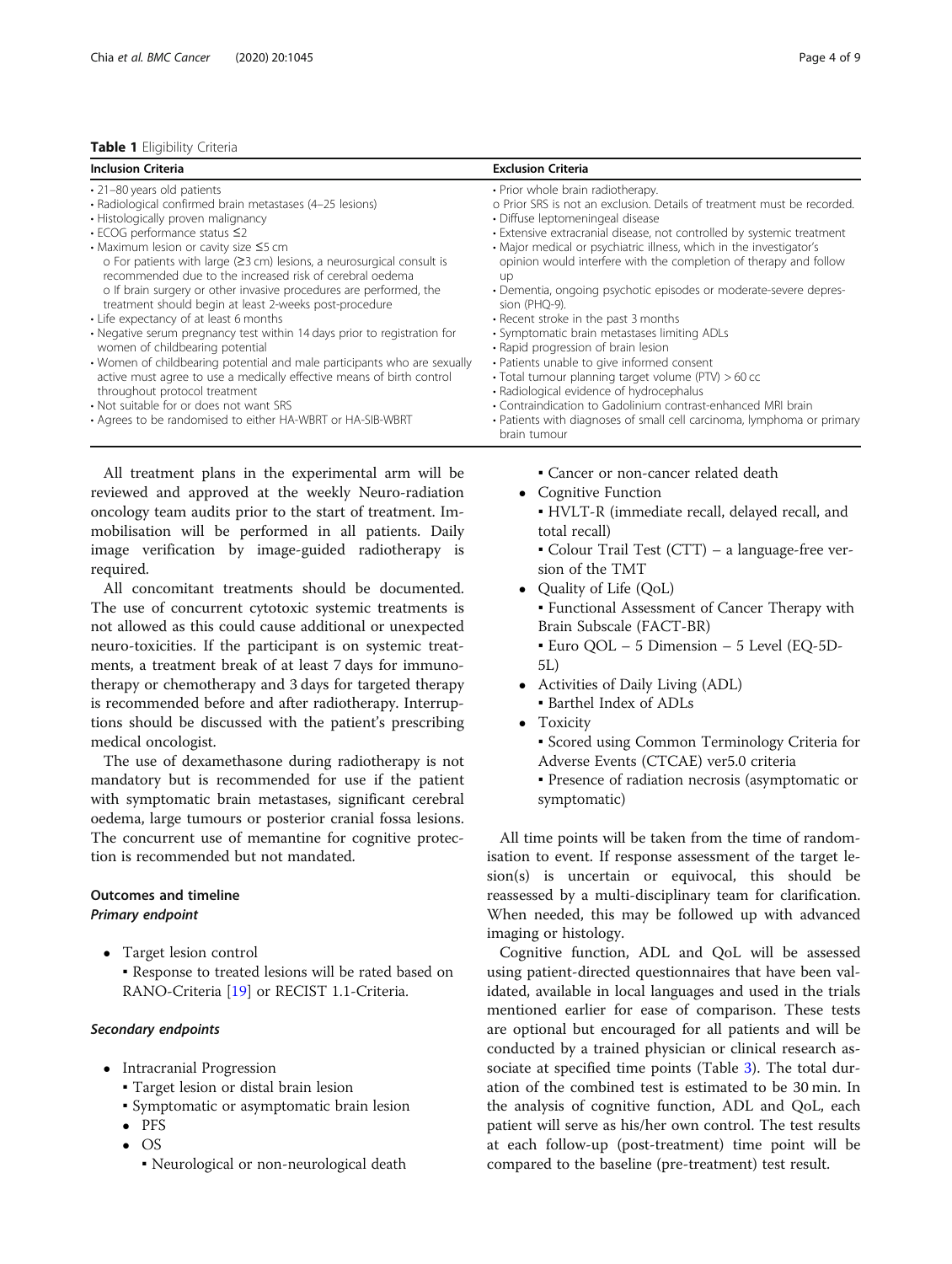| Volume                                 | <b>Description</b>                                                                                                                                        | Dose Target/<br>Limits                                                                                    | Variation<br>Acceptable                                                                                     | <b>Notes</b>                                                                                           |
|----------------------------------------|-----------------------------------------------------------------------------------------------------------------------------------------------------------|-----------------------------------------------------------------------------------------------------------|-------------------------------------------------------------------------------------------------------------|--------------------------------------------------------------------------------------------------------|
| GTV_45Gyb                              | Contoured using fused contrast enhanced MRI images.                                                                                                       | 45Gy<br>98% covered by<br>100% dose<br>Hotspot > 110%<br>within GTV                                       | 95% covered<br>by 95% dose                                                                                  | Lesion visible on at<br>least 2 scan slices.<br>Coverage to be<br>comprised to meet<br>OAR constraints |
| $PTV_45Gy^b$                           | $GTV + 0-2$ mm isotropic margins                                                                                                                          | 45Gy<br>98% covered by<br>95% dose                                                                        | 90% covered<br>by 90% dose                                                                                  | Coverage to be<br>comprised to meet<br>OAR constraints                                                 |
| $GTV_40Gy^b$                           | Tumour volume within/ ≤5 mm from OAR                                                                                                                      | 40Gy<br>95% covered by<br>95% dose<br>$H$ otspot > 110%<br>within GTV                                     | 90% covered<br>by 95% dose                                                                                  | Lesion visible on at<br>least 2 scan slices.<br>Coverage to be<br>comprised to meet<br>OAR constraints |
| $PTV_40Gy^D$                           | PTV_40Gy = GTV_40Gy; i.e. no expansion                                                                                                                    | 40Gy<br>95% covered by<br>95% dose                                                                        | 90% covered<br>by 90% dose                                                                                  | Coverage to be<br>comprised to meet<br>OAR constraints                                                 |
| GTVall_5mm <sup>b</sup>                | All GTVs $+5$ mm isotropic margins                                                                                                                        |                                                                                                           |                                                                                                             | For plan optimisation                                                                                  |
| Left & Right<br>Hippocampus            | Contoured using fused MRI as per RTOG contouring atlas (http://<br>www.rtog.org//corelab/contouringatlases/hippocampalsparing.aspx),<br>excluding any GTV | D100% (Dose to<br>100% volume) ≤<br>9Gv<br>Dmax $\leq 16Gy$<br>Dmax $\leq 33$ Gy <sup>a</sup>             | $D100\% \leq 10$ Gy<br>Dmax ≤17Gy<br>$Dmax \leq 44Gy^{ab}$                                                  | Dmax to 0.03 cc                                                                                        |
| Hippocampal<br>Avoidance Zone<br>(HAZ) | Hippocampus $+5$ mm isotropic margins                                                                                                                     |                                                                                                           |                                                                                                             | For plan optimization                                                                                  |
| Left & Right<br>Optic chiasm           |                                                                                                                                                           | Dmax $\leq$ 33Gy                                                                                          | Dmax<br>$\leq$ 37.5Gyb<br>Dmax ≤40Gy <sup>ab</sup>                                                          | Dmax to 0.03 cc                                                                                        |
| Left & Right<br>Optic nerve            |                                                                                                                                                           | Dmax $\leq$ 33Gy                                                                                          | Dmax $\leq 35$ Gy <sup>b</sup>                                                                              | Dmax to 0.03 cc                                                                                        |
| Left & Right<br>Orbits                 |                                                                                                                                                           | Dmax $\leq$ 33Gy                                                                                          | Dmax $\leq 35Gy^b$                                                                                          | Dmax to 0.03 cc                                                                                        |
| Left & Right<br>Lens                   |                                                                                                                                                           | Dmax $\leq 6Gy$                                                                                           | Dmax $\leq 10$ Gy <sup>b</sup>                                                                              | Dmax to 0.03 cc                                                                                        |
| Brain Stem                             |                                                                                                                                                           | Dmax $\leq$ 33Gy                                                                                          | Dmax<br>$\leq$ 37.5Gy <sup>b</sup><br>Dmax ≤40Gy <sup>ab</sup>                                              | Dmax to 0.03 cc                                                                                        |
| Left & Right<br>Cochlear               |                                                                                                                                                           | Dmax $\leq$ 33Gy                                                                                          | Dmax $\leq 35Gy^d$                                                                                          | Dmax to 0.03 cc                                                                                        |
| <b>Brain</b>                           | Brain parenchyma down to cranial margin of dens                                                                                                           | 30Gy                                                                                                      |                                                                                                             |                                                                                                        |
| PTV_Brain                              | (Brain $+3$ mm isotropic margins) – (GTVall_5mm <sup>b</sup> + HAZ)                                                                                       | 95% of volume<br>covered by 30Gy<br>$D2\% \leq 37.5$ Gy<br>D98% (Dose to<br>98% of<br>volume) $\geq$ 25Gy | 90% of volume -<br>covered by<br>30Gy<br>D98% ≥<br>$22.5$ Gy <sup>b</sup><br>$D2\% \leq 40$ Gy <sup>b</sup> |                                                                                                        |

#### <span id="page-4-0"></span>**Table 2** Radiotherapy Planning targets, Organs at Risk and Dose Guidance

 $^{\rm a}$ Applicable if tumours within/  $\leq$ 5 mm from OARs $^{\rm b}$ Only applicable to HA-SIB-WBRT plans

# Sample size

Assuming a 6-month target lesion control rate of 50% in the HA-WBRT arm, we will need 60 subjects (30 per arm) to detect a hazard ratio of 0.27 [\[9](#page-8-0)] between the 2 arms with 80% power using a 2-sided log-rank test at 5% significance level. A hazard ratio of 0.27 means the 6 month target lesion control rate in the HA-SIB-WBRT arm is expected to be 83%. These calculations assume that subjects will be followed up till target lesion progression, or for a minimum of 6 months. Assuming a 40% non-evaluable rate, an estimated total sample size of 100 subjects will be required.

# Assignment of interventions

Patients recruited will be stratified by the number of brain metastases < 10 vs. ≥10. Within each stratum, patients will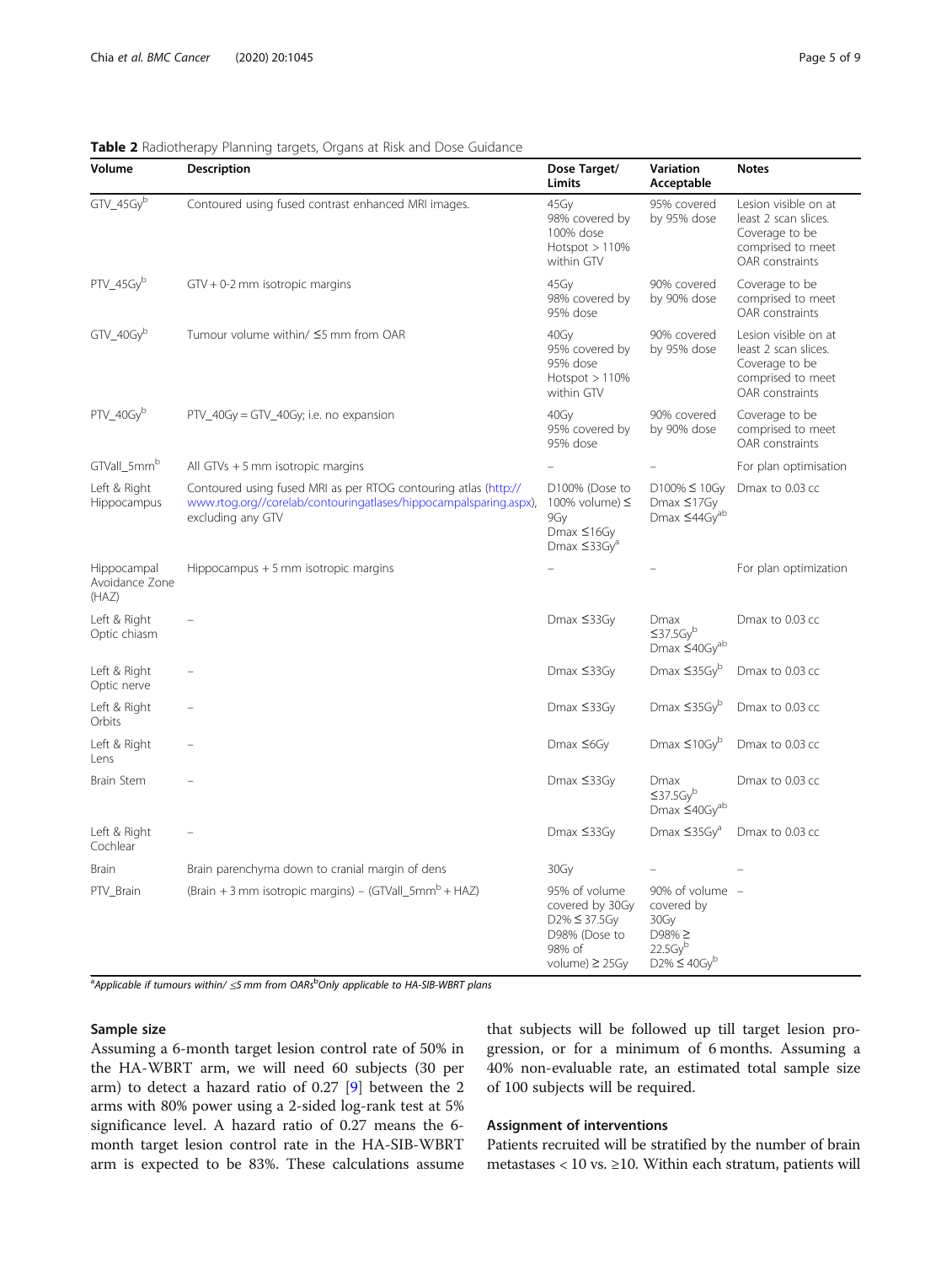|                                             | <b>STUDY PERIOD</b>                     |                        |                  |                      |                                                     |               |               |                 |
|---------------------------------------------|-----------------------------------------|------------------------|------------------|----------------------|-----------------------------------------------------|---------------|---------------|-----------------|
|                                             |                                         | <b>Post-allocation</b> |                  |                      |                                                     |               |               |                 |
|                                             | <b>Enrolment</b>                        | <b>Allocation</b>      | <b>Treatment</b> |                      | Follow-up (from time of<br>radiotherapy completion) |               |               |                 |
| <b>TIMEPOINT</b>                            | <b>Baseline</b>                         | $t_0$                  | Week<br>1        | Week<br>$\mathbf{2}$ | $1 -$<br>month                                      | $3-$<br>month | $6-$<br>month | $12 -$<br>month |
| <b>ENROLMENT:</b>                           |                                         |                        |                  |                      |                                                     |               |               |                 |
| <b>Eligibility screen</b>                   | $\mathbf X$                             |                        |                  |                      |                                                     |               |               |                 |
| Pregnancy test*                             | $\leq$ 14 days<br>prior to<br>enrolment |                        |                  |                      |                                                     |               |               |                 |
| <b>Informed Consent</b>                     | $\mathbf X$                             |                        |                  |                      |                                                     |               |               |                 |
| <b>Allocation</b>                           |                                         | $\mathbf X$            |                  |                      |                                                     |               |               |                 |
| <b>INTERVENTIONS:</b>                       |                                         |                        |                  |                      |                                                     |               |               |                 |
| <b>Control: HA-WBRT</b>                     |                                         |                        |                  |                      |                                                     |               |               |                 |
| <b>Experimental: HA-</b><br><b>SIB-WBRT</b> |                                         |                        |                  |                      |                                                     |               |               |                 |
| <b>ASSESSMENTS:</b>                         |                                         |                        |                  |                      |                                                     |               |               |                 |
| <b>History</b> and<br><b>Examination</b>    | $\mathbf X$                             |                        | $\mathbf X$      | $\mathbf X$          | $\mathbf X$                                         | $\mathbf X$   | $\mathbf X$   | $\mathbf X$     |
| Data collection form                        | $\mathbf X$                             |                        | $\mathbf X$      | $\mathbf X$          | $\mathbf X$                                         | $\mathbf X$   | $\mathbf X$   | $\mathbf X$     |
| <b>MRI</b> Brain <sup>+</sup>               | $\leq$ 7 days<br>from CT<br>Simulation  |                        |                  |                      |                                                     | $\mathbf X$   | $\mathbf X$   | $\mathbf X$     |
| <b>Toxicity</b> data                        | $\mathbf X$                             |                        | $\mathbf X$      | $\mathbf X$          | $\mathbf X$                                         | X             | $\mathbf X$   | $\mathbf X$     |
| <b>EQ-5D-5L</b>                             | $\mathbf{X}$                            |                        |                  |                      |                                                     | X             | $\mathbf X$   | X               |
| <b>Cognitive Function</b><br><b>Test</b>    | $\mathbf X$                             |                        |                  |                      |                                                     | $\mathbf X$   | $\mathbf X$   | $\mathbf X$     |
| <b>FACT-BR</b>                              | $\mathbf X$                             |                        |                  |                      |                                                     | $\mathbf X$   | $\mathbf X$   | $\mathbf X$     |
| <b>ADL</b>                                  | $\mathbf X$                             |                        |                  |                      |                                                     | $\mathbf X$   | $\mathbf X$   | $\mathbf X$     |

<span id="page-5-0"></span>

|  |  |  | Table 3 Schedule of Enrolment, Interventions, and Assessments Recommended Follow-up Schedule Protocol^ |  |  |  |  |  |  |  |
|--|--|--|--------------------------------------------------------------------------------------------------------|--|--|--|--|--|--|--|
|--|--|--|--------------------------------------------------------------------------------------------------------|--|--|--|--|--|--|--|

^The follow-up schedule is based on current recommended routine practice. A window period of +/− 2 weeks is allowed for the 1st month follow up visit. +/− 1 month is allowed for the 3rd, 6th and 12th month follow-up visit. It is advised that this be followed for standardisation of records, however individual deviations will be allowed. <sup>+</sup>MRI Brain imaging if performed following surgery should be done 2-weeks post op. MRI is recommended for follow-up brain imaging but contrasted-CT scan is allowed

\*Only in females with child-bearing potential

be randomized in a 1:1 ratio to control vs. experimental arms. Simple randomization will be performed using a computer-generated random sequence allocation. This will be performed by the research coordinator after informed consent has been taken. The allocation sequence is concealed from the investigators. Patients and treating radiation oncologist will not be blinded to the intervention as it was opined that our patients would want to be aware of the treatment received and that unblinding would not significantly affect our primary objective measure.

# Data collection and management Data management

Data (soft-copy) will be kept in a password protected database "SingHealth REDCap". All documented (hard copy) data including consent forms, data collection forms and neurocognitive, functional and ADL assessment forms will be stored in a secured research folder. Research coordinators will help ensure per-protocol follow-up and filling-in of data targets. 3-monthly random checks on the data will be performed by the investigators to ensure integrity and quality.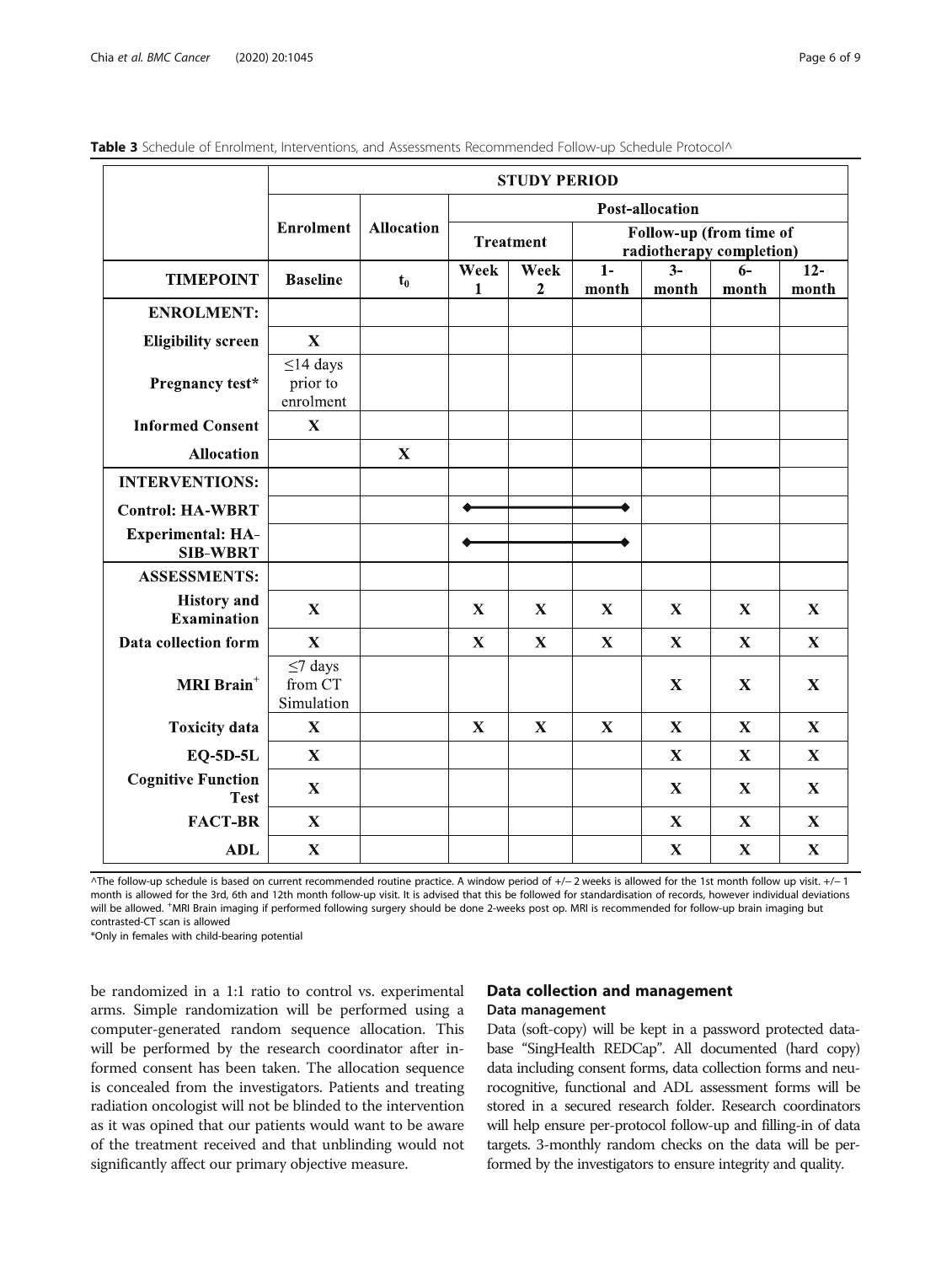#### Statistical methods

#### Statistical analysis plans

Efficacy analyses will be performed using the intentionto-treat principle. Per-protocol analyses may be performed as secondary analyses. Safety analyses will include all patients who started treatment and will be performed according to the actual treatment received.

The primary endpoint, time to target lesion progression, will be defined as the time from randomisation to target lesion progression. Patients who pass away before documented target lesion progression will be censored at the last brain imaging assessment. Time to target lesion progression will be compared between the 2 treatment groups using a 2-sided log-rank test.

Time to intracranial progression, time to symptomatic brain progression, progression-free survival and overall survival will be defined as the time from randomisation to intracranial progression, symptomatic brain progression, overall progression and death from any cause respectively. All time-to-event endpoints will be summarized using the Kaplan-Meier method. Treatment arms will be compared using log-rank tests and Cox proportional hazards models, adjusting for the stratification variable (number of brain metastases). Other prognostic variables such as histology, ECOG status and disease-specific GPA class may also be included in the Cox models.

Adverse events will be recorded according to CTCAE version 5.0 and summarised by treatment arm.

Cognitive test (HVLT-R and CTT) scores will be standardised based on published norms: (Patient value – Published-norm mean value) ÷ Published-norm standard deviation value. Cognitive deterioration will be defined as a decline of at least 1 SD in score from baseline. FACT-BR scores will be transformed to a 0- to 100 point scale. A 10-point decrease will be considered clinically significant. Deterioration in functional independence will be defined as a decline of at least 10% in the Barthel ADL index from baseline.

The proportions of patients with cognitive deterioration, QoL deterioration and functional independence deterioration will be compared between treatment arms using Fisher's exact test. A sensitivity analysis will be conducted assuming patients who had not completed the neurocognitive assessment or had passed away prior to the assessment time-point, had cognitive deterioration. Change from baseline values will be compared using 2-sample t-tests and repeated measures linear regression, adjusting for the stratification variable (number of brain metastases).

All analyses will use a 2-sided 0.05 level of significance. There will be no adjustment for multiple comparisons.

There is no planned interim analysis for this study.

# Oversight and monitoring Safety

There is no independent Data Safety Monitoring Committee for this study. Any ≥Grade 3 serious adverse events must be reviewed by the co-investigators to determine if this toxicity is treatment related. All serious treatment related toxicities must be reported to the institutional review board (IRB). If any ≥Grade 4 toxicities are noted, the study will stop for review of safety before continuation, cessation or amendment of trial.

The principal investigator and co-investigators will be responsible for monitoring patient recruitment, toxicities, observed results and the evaluation of data quality. This will be done every 3 months.

# Ethics and dissemination

## Research ethics

This study will be conducted in accordance with the ethical principles that have their origin in the Declaration of Helsinki and that are consistent with the Good Clinical Practice and the applicable regulatory requirements.

The Clinical Trial Protocol, including the Participant Information Sheet and Consent Form, has been approved by the SingHealth Centralised Institutional Review Board No. 2019/2407 prior to enrolment of any patient into the study.

Only the study team radiation oncology investigators will be allowed to take inform consent from potential trial participants.

#### Confidentiality

Only the Principal investigator and study coordinators will have access to the research data. At the completion of the study, participant identifiers will be removed from stored data and anonymized. Re-identification of participants will be kept by a 3rd party person not involved in the study project. The participants' name will not be used in any public report of the study.

# **Discussion**

The optimal management of patients with multiple brain metastases is multifaceted and depends on several factors including tumour type, volume and number of brain metastases, available brain penetrating drugs, prognosis and performance status. Traditionally, the treatment was limited to WBRT. Fortunately, improvements in technology and pharmacology have expanded the therapeutic options for these patients.

SRS which is often given in preference over WBRT in limited brain metastases (≤3–4 lesions) has shown better learning and memory preservation in several randomised trials  $[20]$  $[20]$ . In patients with  $> 4$  brain lesions, WBRT remains the standard of care although the role of SRS is fast emerging. A prospective observational study and a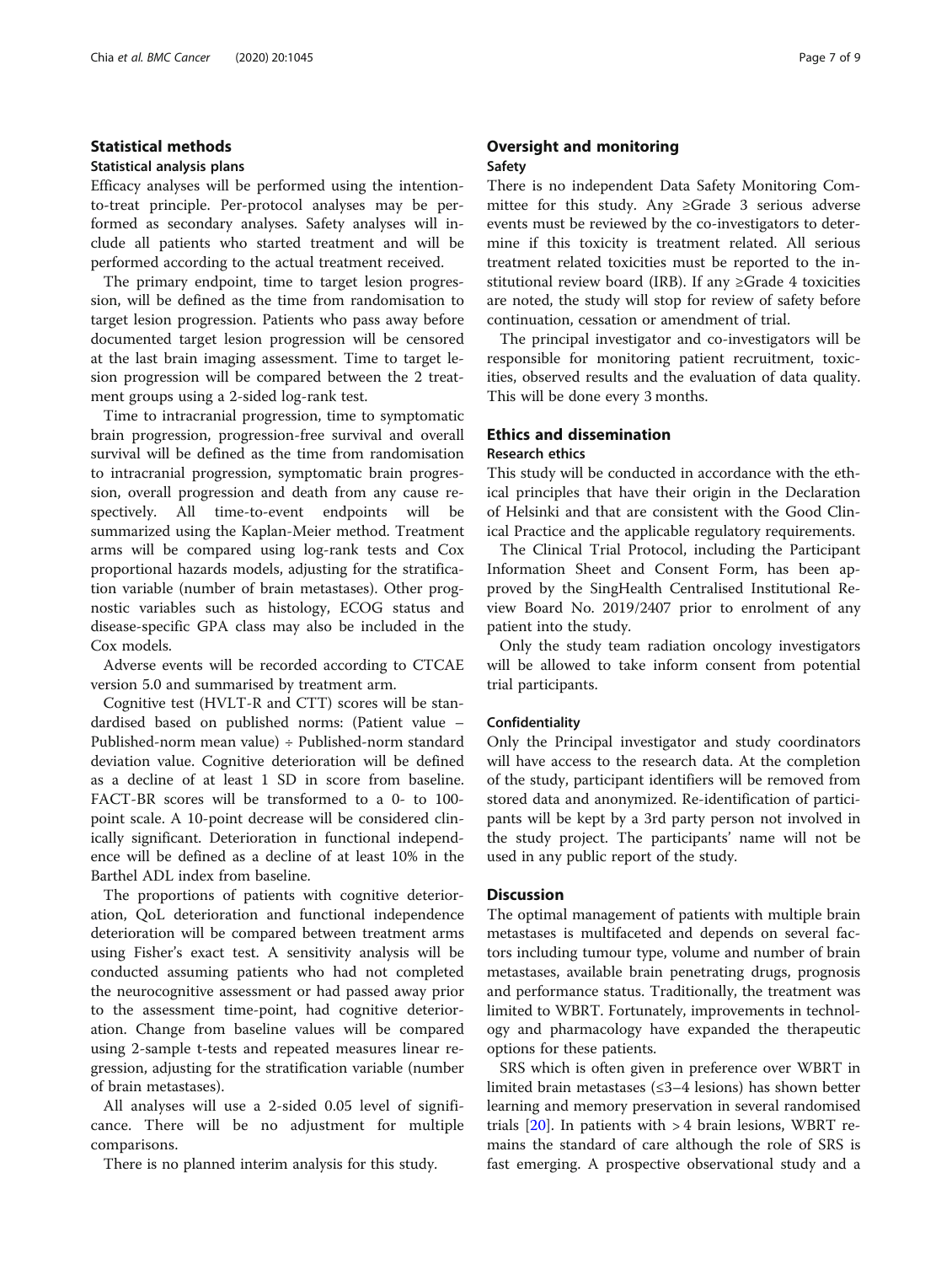<span id="page-7-0"></span>large retrospective multi-institutional study have shown that the total number of brain metastases (up to 15 lesions) treated with SRS did not seem to affect the survival outcome and could be considered instead of WBRT [\[21](#page-8-0), [22\]](#page-8-0). Despite this, there remains some controversy in giving SRS for multiple brain metastases. One would expect that with more brain metastases, the risk of brain micrometastases and intracranial failure is higher and thus giving SRS instead of WBRT would mean the need for early salvage treatment thus negating the clinical benefit [[20,](#page-8-0) [23](#page-8-0)]. The previous SRS trials also did not perform comparisons against newer neurocognitive protecting strategies like HA-WBRT and the use of neuroprotective agents like memantine. Several randomised phase III trials are thus underway that will hopefully provide further clarity on the role of SRS in the setting of multiple brain metastases.

The NRG-CC001 trial which proved the benefit of HA-WBRT over WBRT had a poor intracranial PFS of 5.0 months [\[6\]](#page-8-0). This was not surprising, given the inherent low doses utilised in standard HA-WBRT. Several studies have shown that higher doses to target lesions could improve on local control rates and potentially reduce intracranial failure [[9](#page-8-0), [20,](#page-8-0) [23\]](#page-8-0). In turn, improving intracranial control could possibly result in improved performance status and reduced neurological death [\[8](#page-8-0), [9](#page-8-0), [12\]](#page-8-0). It would thus seem reasonable to consider giving tumours a simultaneous higher dose during HA-WBRT using HA-SIB-WBRT. The preliminary evidence for this has been promising. However, there is still a lack of high-level evidence on the benefit and safety it has over standard HA-WBRT. This trial thus sets out to explore the magnitude of these benefits including control rates, toxicities, survival outcomes, cognition and other PROMs. To the best of our knowledge, this is the only prospective, randomised trial comparing HA-WBRT against HA-SIB-WBRT. We, therefore, believe that this trial is significant as it will provide the evidence required to support its use.

# Trial status

The first patient was recruited on June 2020. The trial is currently ongoing and recruiting patients. The trial is registered on [ClinicalTrials.gov](http://clinicaltrials.gov) under [NCT04452084.](https://clinicaltrials.gov/ct2/show/NCT04452084)

#### Abbreviations

ADL: Activities of daily living; BED: Radiation biological effective dose; CT: Computer tomography; CTCAE: Common terminology criteria for adverse events; CTT: Colour trail test; ECOG: Eastern cooperative oncology group performance status; EQD2: Radiation equivalent dose in 2gy fractions; EQ-5D-5L: Euro QOL – 5 dimension – 5 level questionnaire; FACT-BR: Functional assessment of cancer therapy with brain subscale; GPA: Graded prognostic assessment prognostic index; GTV: Gross tumour volume; Gy: Gray; HAZ: Hippocampal avoidance zone.; HA-WBRT: Hippocampal avoidance whole brain radiotherapy; HA-SIB-WBRT: Hippocampal avoidance with simultaneous integrated boost whole brain radiotherapy; HVLT-R: Hopkins verbal learning test-revised; IRB: Institutional review board; MRI: Magnetic

resonance imaging; OAR: Organs at risk; OS: Overall survival; PFS: Progression free survival; PROMs: Patient report outcome measures; PTV: Planning target volume; QoL: Quality of life; RANO: Response assessment in neuro-oncology; RECIST 1.1: Response evaluation criteria in solid tumours version 1.1; SIB: Simultaneous integrated boost; SRS: Stereotactic radiosurgery; TMT: Trail making test; WBRT: Whole brain radiotherapy; WBRT+SIB: Whole brain radiotherapy with simultaneous integrated boost

#### Acknowledgements

Not applicable.

#### Authors' contributions

BSHC and JYL contributed equally in the initial conception, design and coordination of this study. All authors provided input and guidance in the revision and development of the study. BSHC, ETC, GK, FYW, KLMC, ALKO and MLKC will be responsible for the recruitment of patients and will perform the radiotherapy planning, treatment and follow-up care of patients in this study. Neurocognitive and psychological testing and training are supported by JYL, SHP and TSL. Statistical support in preparing the study was provided by CL. The manuscript was drafted by BSHC and JYL. All authors have read and approved the final manuscript.

#### Funding

We received funding for this trial from the SingHealth Oncology Academic Clinical Programme Fund (Grant ID: 08/FY2019/P2/13-A67). This organization has not been involved in any part of the design of the study or writing the manuscript.

#### Availability of data and materials

Not applicable.

#### Ethics approval and consent to participate

The study, Protocol version 1.5 dated 2 March 2020, Participant Information Sheet and Consent Form, have been approved by the SingHealth Centralised Institutional Review Board No. 2019/2407 in accordance with the ethical principles that have their origin in the Declaration of Helsinki and that are consistent with the Good Clinical Practice and the applicable regulatory requirements. All included patients have to give their written consent before entering the study. Informed consent will be obtained by study investigators.

#### Consent for publication

Not applicable.

#### Competing interests

The authors declare that they have no competing interests.

#### Author details

<sup>1</sup> Division of Radiation Oncology, National Cancer Centre Singapore, 11 Hospital Crescent, Singapore 169610, Singapore. <sup>2</sup>Department of Adult Neuro-developmental Service, Institute of Mental Health Singapore, 10 Buangkok View, Singapore 539747, Singapore. <sup>3</sup>Division of Clinical Trials and Epidemiological Sciences, National Cancer Centre Singapore, 11 Hospital Crescent, Singapore 169610, Singapore. <sup>4</sup> Department of Psychiatry, Singapore General Hospital, Outram Road, Singapore 169608, Singapore.

#### Received: 17 July 2020 Accepted: 23 October 2020 Published online: 30 October 2020

#### References

- 1. Tallet AV, Azria D, Barlesi F, Spano JP, Carpentier AF, Gonçalves A, et al. Neurocognitive function impairment after whole brain radiotherapy for brain metastases: actual assessment. Radiat Oncol. 2012;7:77. [https://doi.org/](https://doi.org/10.1186/1748-717X-7-77) [10.1186/1748-717X-7-77](https://doi.org/10.1186/1748-717X-7-77).
- 2. Eichenbaum H. The hippocampus and declarative memory: cognitive mechanisms and neural codes. Behav Brain Res. 2001;127:199–207. [https://](https://doi.org/10.1016/S0166-4328(01)00365-5) [doi.org/10.1016/S0166-4328\(01\)00365-5](https://doi.org/10.1016/S0166-4328(01)00365-5).
- 3. Wheeler SM, McLelland VC, Sheard E, McAndrews MP, Rovet JF. Hippocampal functioning and verbal associative memory in adolescents with congenital hypothyroidism. Front Endocrinol (Lausanne). 2015;6:163. [https://doi.org/10.3389/fendo.2015.00163.](https://doi.org/10.3389/fendo.2015.00163)